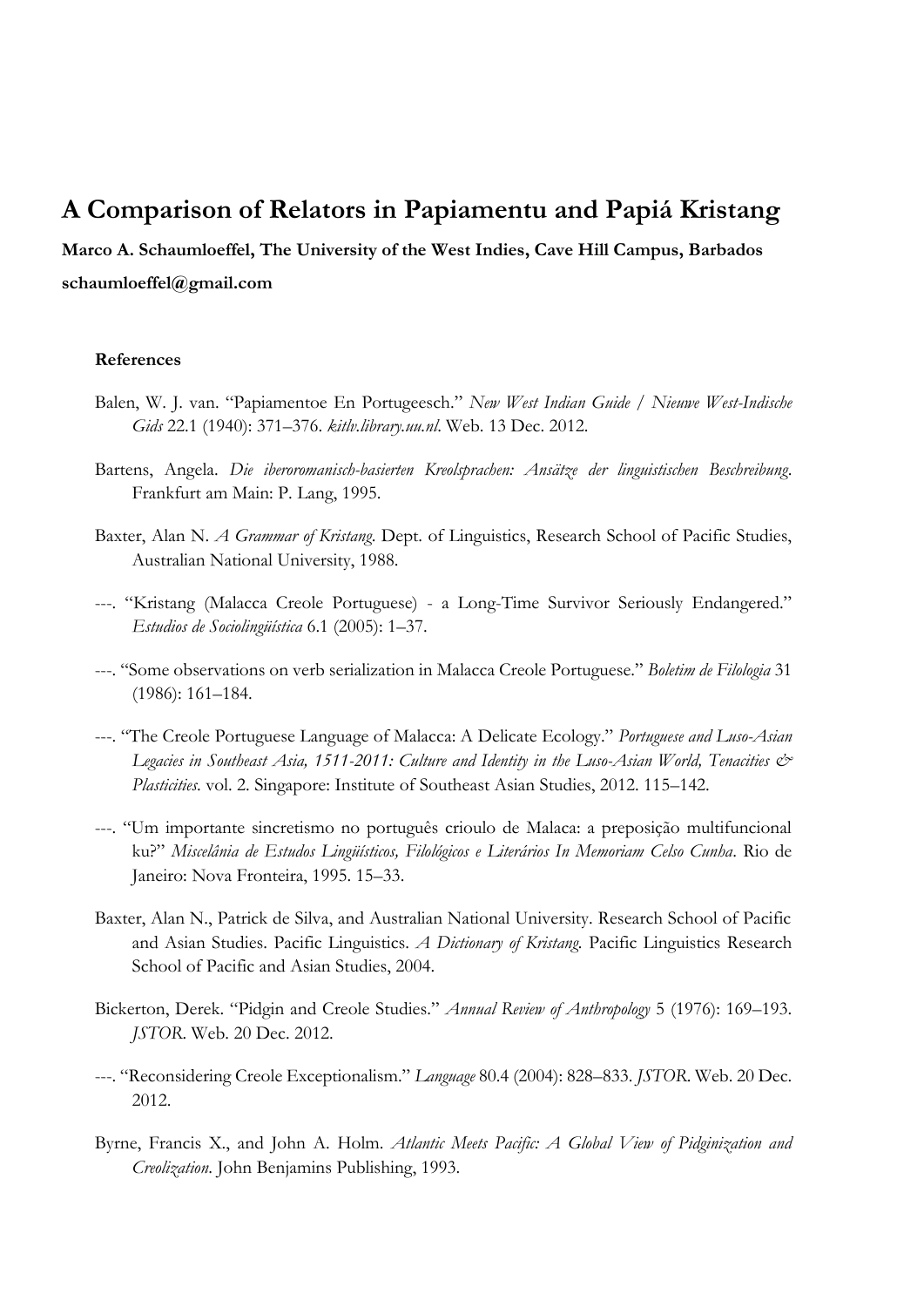- Cardoso, Hugo. *The Indo-Portuguese Creoles of the Malabar: Historical Cues and Questions*. 2013.
- Cardoso, Hugo C. "The African Slave Population of Portuguese India: Demographics and Impact on Indo-Portuguese." *Journal of Pidgin and Creole Languages* 25.1 (2010): 95–119. *IngentaConnect*.
- Claire Lefebvre, and Isabelle Therrien. "The Multiple Facets of Papiamentu Ku." *Creolica* 2007: 26.
- Coelho, F. Adolpho. *Os Dialectos Romanicos Ou Neo-Latinos Na África, Ásia E América*. Lisboa: Imprensa nacional, 1881.
- De Silva Jayasuriya, Shihan. "'On the Indo-Portuguese of Ceylon': A Translation of a Hugo Schuchardt Manuscript." *Portuguese Studies* 15 (1999): 52–69.
- ---. "Reduplication in Indo-Portuguese, Malayo-Portuguese and Sino-Portuguese." *Twice as Meaningful. Reduplication in Pidgins, Creoles and Other Contact Languages*. London: Battlebridge, 2003. 185–191. Westminster Creolistics Series 8.
- Emmanuel, Isaac Samuel, and Suzanne A. Emmanuel. *History of the Jews of the Netherlands Antilles*. vol. 1. 2 vols. Cincinnati: American Jewish Archives, 1970.
- Escure, Geneviève, and Armin Schwegler. *Creoles, Contact, And Language Change: Linguistics and Social Implications*. Amsterdam: John Benjamins Publishing, 2004.
- Ferraz, Luiz Ivens. "Portuguese Creoles of West Africa and Asia." *Pidgin and Creole Languages: Essays in Memory of John E. Reinecke*. Honolulu: University of Hawaii Press, 1987. 337–360.
- Gerard Fernandes. "Papia, Relijang E Tradisang. The Portuguese Eurasians in Malaysia: Bumiquest, A Search for Self Identity." *Lusotopie* 2000: 261–268.
- Goilo, E. R. *Hablemos papiamento*. Aruba: De Wit Stores, 1974.
- Goilo, Enrique R. *Gramática Papiamentu*. Curaçao: Hollandsche Boekhandel, 1953.
- Gomes Casseres, Charles. "A Brief History of the Sephardim of Curaçao." N. p., 2000. Web. 26 Oct. 2011.
- Goodman, Morris. "The Portuguese Element in the American Creoles." *Pidgin and Creole Languages: Essays in Memory of John E. Reinecke*. Honolulu: University of Hawaii Press, 1987. 361–405.
- Hancock, I. F. "The Portuguese Creoles of Malacca." *Revue roumaine de linguistique* 54.3-4 (2009): 295–306.
- ---."Malacca Creole Portuguese: Asian, African or European?" *Anthropological Linguistics* 17.5 (1975): 211–236.
- ---. "Some Dutch-Derived Items in Papia Kristang." *Bijdragen tot de Taal-, Land- en Volkenkunde* 126.3 (1970): 352–356.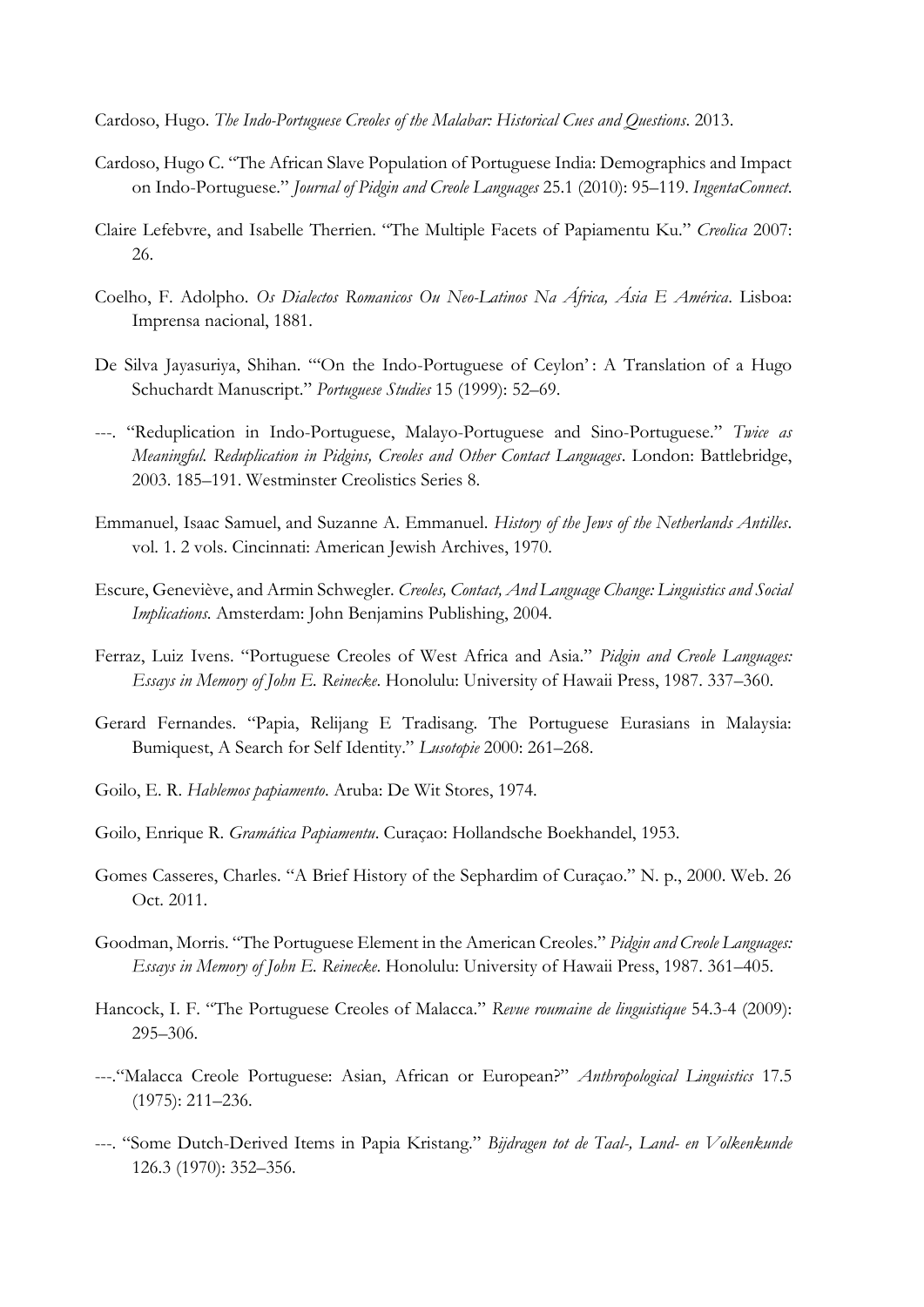- Holm, John. Pidgins and Creoles: Volume 1, Theory and Structure. vol. 1. Cambridge: Cambridge University Press, 1988.
- Howe, Kate, and Roland deCuba. *Papiamentu Reader*. Kensington: Dunwoody Press, 1993.
- Jacobs, Bart. "Cape Verdean TA in Its Role as a Progressive Marker." *Papia* 21 (2) (2011): 315– 334.
- ---. "Embedding Papiamentu in the Mixed Language Debate." *Journal of Historical Linguistics* 2.1 (2012): 52–82.
- ---. "Linguistic Evidence and Historiography: The Selection of Slaves on Curaçao, 1650-1700." *Revista de Crioulos de Base Lexical Portuguesa e Espanhola* 3 (2012): 1–19.
- ---. "Los Verbos Estativos En El Papiamento Y El Caboverdiano de Santiago." *Revista Internacional de Lingüística Iberoamericana* VIII.16 (2010): 129–155.
- ---. *Origins of a Creole: The History of Papiamentu and Its African Ties*. Berlin: De Gruyter, 2012.
- ---. "Papiamentu: A Diachronic Analysis of Its Core Morphology." *Phrasis* 2 (2008): 59–82.
- ---. "The Origin and Originality of Passivization in Papiamentu." *Journal of Portuguese Linguistics* 10.2 (2011): 31–56.
- ---. "The Upper Guinea Origins of Papiamentu Linguistic and Historical Evidence." *Diachronica* 2009: 319–379.
- Joubert, Sidney, and Matthias Perl. "The Portuguese Language on Curacao and Its Role in the Formation of Papiamentu." *Journal of Caribbean Literatures* 5.1 (2007): 43–60.
- Kouwenberg, Silvia. *The Handbook of Pidgin and Creole Studies*. Oxford: John Wiley and Sons, 2008.
- Kouwenberg, Silvia, and Darlene LaCharité. "The Meanings of 'more of the Same': Iconicity in Reduplication and the Evidence for Substrate Transfer in the Genesis of Caribbean Creole Languages." *Twice as Meaningful. Reduplication in Pidgins, Creoles and Other Contact Languages*. London: Battlebridge, 2003. 7–18. Westminster Creolistics Series 8.
- Kouwenberg, Silvia, and Claire Lefebvre. "A New Analysis of the Papiamentu Clause Structure." *Probus* 19.1 (2007): n. pag.
- Kouwenberg, Silvia, and Eric Murray. *Papiamentu*. München: Lincom GmbH, München, 1994.
- Kramer, Johannes. *Die iberoromanische Kreolsprache Papiamento: eine romanistische Darstellung*. Hamburg: Buske Verlag, 2004.
- ---. *Kleines etymologisches Wörterbuch Papiamento-Deutsch Deutsch-Papiamento*. Buske, 2013.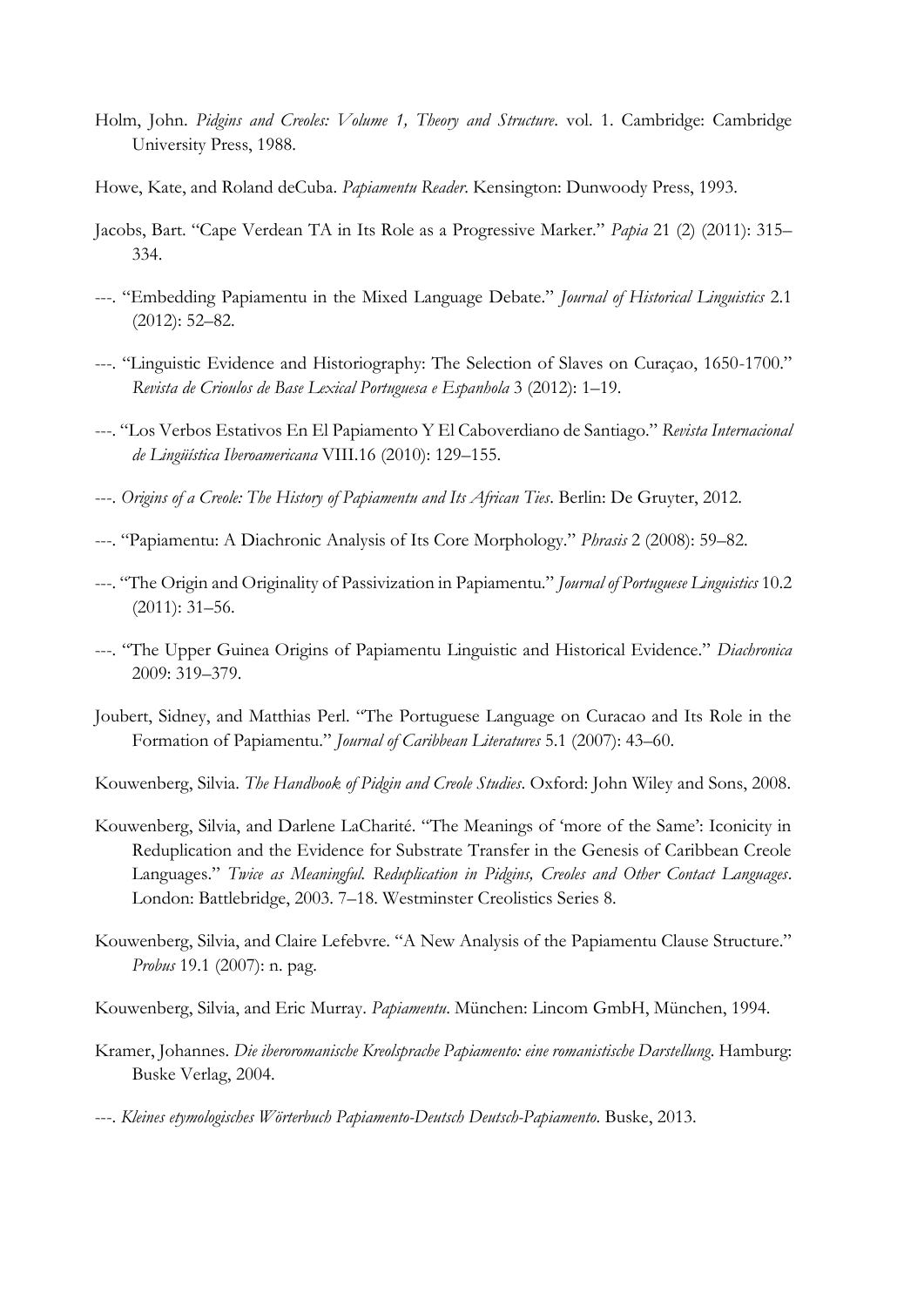- ---. "Spanisch portugiesische Konvergenz und Divergenz im Papiamentu." *Konvergenz und Divergenz in den romanischen Sprachen*. Tübingen: Gunter Narr Verlag, 1995. 238–256. Romanistisches Kolloquium VIII.
- Lefebvre, Claire, and Isabelle Therrien. "The Multiple Facets of Papiamentu Ku." *Creolica* 2007: 26.
- Lenz, Rodolfo. *El papiamento, la lengua criolla de Curazao: la gramática mas sencilla*. Santiago: Imprenta Balcells & co., 1928.
- Lima, José Joaquim Lopes de, and Francisco Maria Bordalo. *Ensaios sobre a statistica das possessões portuguezas na Africa occidental e oriental; na Asia occidental; na China, e na Oceania: escriptos ...* Lisboa: Imprensa nacional, 1844.
- Lipski, John M. *Sobre a Origem E O Desenvolvimento Do Sistema Verbal Das Línguas Crioulas de Base Portuguesa: Sa/sã/ta.* Pennsylvania.
- ---. "Spanish-Based Creoles in the Caribbean".
- Lipski, John M., and Armin Schwegler. "Creole Spanish and Afro Hispanic." *Trends in Romance Linguistics and Philology: V. 5, Bilingualism and Linguistic Conflict in Romance*. Berlin: Mouton De Gruyter, 1993. 407–432.
- Mansur, Jossy M. *Dictionary, English-Papiamento, Papiamento-English*. Oranjestad: Edicionnan Clasico Diario, 1991.
- Marbeck, Joan Margaret. *Kristang Phrasebook: A Revival and Understanding of the Malaysian-Portuguese Creole .* Lisboa: Calouste Gulbenkian Foundation, 2004.
- ---. "Language Is the Soul of Our Kristang Heritage." N. p., n.d. Web. 11 Feb. 2013.
- ---. *Linggu Mai*. Lisboa: Calouste Gulbenkian Foundation, 2004.
- Martinus, Frank. *The Kiss of a Slave: Papiamentu's West-African Connections*. Amsterdam: Universiteit van Amsterdam, 2004.
- Maurer, Philippe. "Les Marques TAM Du Créole Portugais de Batavia (Indonésie)." *Creolica* (2003): 1–10.
- ---. *Les modifications temporelles et modales du verbe dans le papiamento de Curaçao (Antilles Néerlandais)*. Hamburg: Buske Verlag, 1988. Kreolische Bibliothek 9.
- McWhorter, John. *The Missing Spanish Creoles: Recovering the Birth of Plantation Contact*. Berkeley: University of California Press, 2000.
- Munteanu, Dan. *El Papiamentu, Lengua Criolla Hispánica*. Madrid: Gredos, 1996.